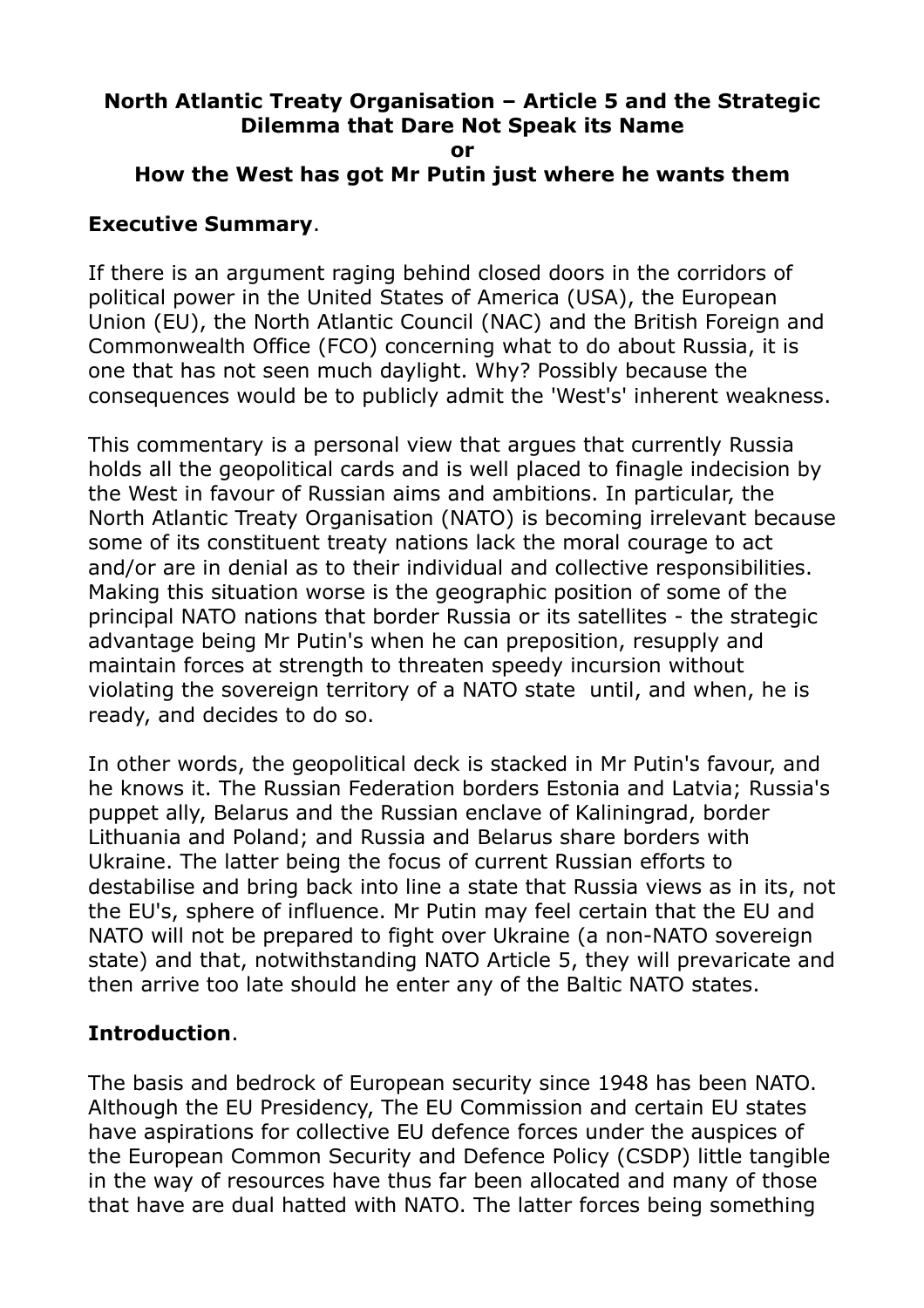of a moot point because only a few NATO member states achieve the agreed 2% of Gross Domestic Product (GDP) to fund their armed forces.

What this means in practice is that few EU NATO members honour their obligations to fund self defence through NATO or demonstrate the will and moral courage to militarily aid an ally. Germany is acknowledged to have the strongest economy in the EU yet spends less on defence than one of the weakest EU economies, Greece. The USA, which provides 75% of NATO funding, is less than pleased. All of which will have been noticed by Russian Federation strategy advisers. Indeed, it can be argued that this lack of military resolve on the part of the EU, coupled to a laissez fair and naïve EU quasi foreign policy over Ukraine, and earlier, Georgia, has strengthened Russian resolve at the same time that it has antagonised Russian national sensibilities. In the blink of an eye The Crimea was annexed by Russia and the Russian speaking Eastern Ukraine encouraged to secede. This following the 2008 Russian intervention in Georgia to create a compliant new state, South Ossetia. Despite reluctant sanctions and much pseudo outrage on behalf of the EU elite, Mr Putin knows that this is the extent of European reaction. He is safe to do as he likes provided he can keep NATO allies internally incoherent by playing one EU State off against another thereby fostering a climate of indecision, in some cases engendering a climate of appeasement, anything rather than confront the reality.

#### **How to Change the Paradigm**.

To deal with this dilemma it will require all NATO states, especially those most immediately at risk – Latvia, Estonia, Lithuania and Poland – to recognise that funding forward defence (concentration of force) is essential. They must do more for themselves. Relying upon alleged rapid reaction reinforcement plans, other than as follow-on forces, is a fools errand. Russia can not only out gun and out manoeuvre NATO she can choose when to act in the Baltic region with impunity. The logistic infrastructure for Russia to do so has been in-place since the 'Cold War'. Whereas, the NATO road and rail infrastructure into the Baltic region, beyond Lithuania from Poland, is more fragile and vulnerable. NATO air and sea reinforcement options are also liable to interdiction from Russian naval and air forces stationed nearby.

Therefore, the EU and NATO must accept the strategic reality that enlargement has created. Namely that the Baltic states are surrounded by Russian land, sea and air power. [See Maps 1 and 2 below – Russian Logistics Routes into the Baltic and EU/NATO Contiguous Borders with Russia, Kaliningrad and Belarus]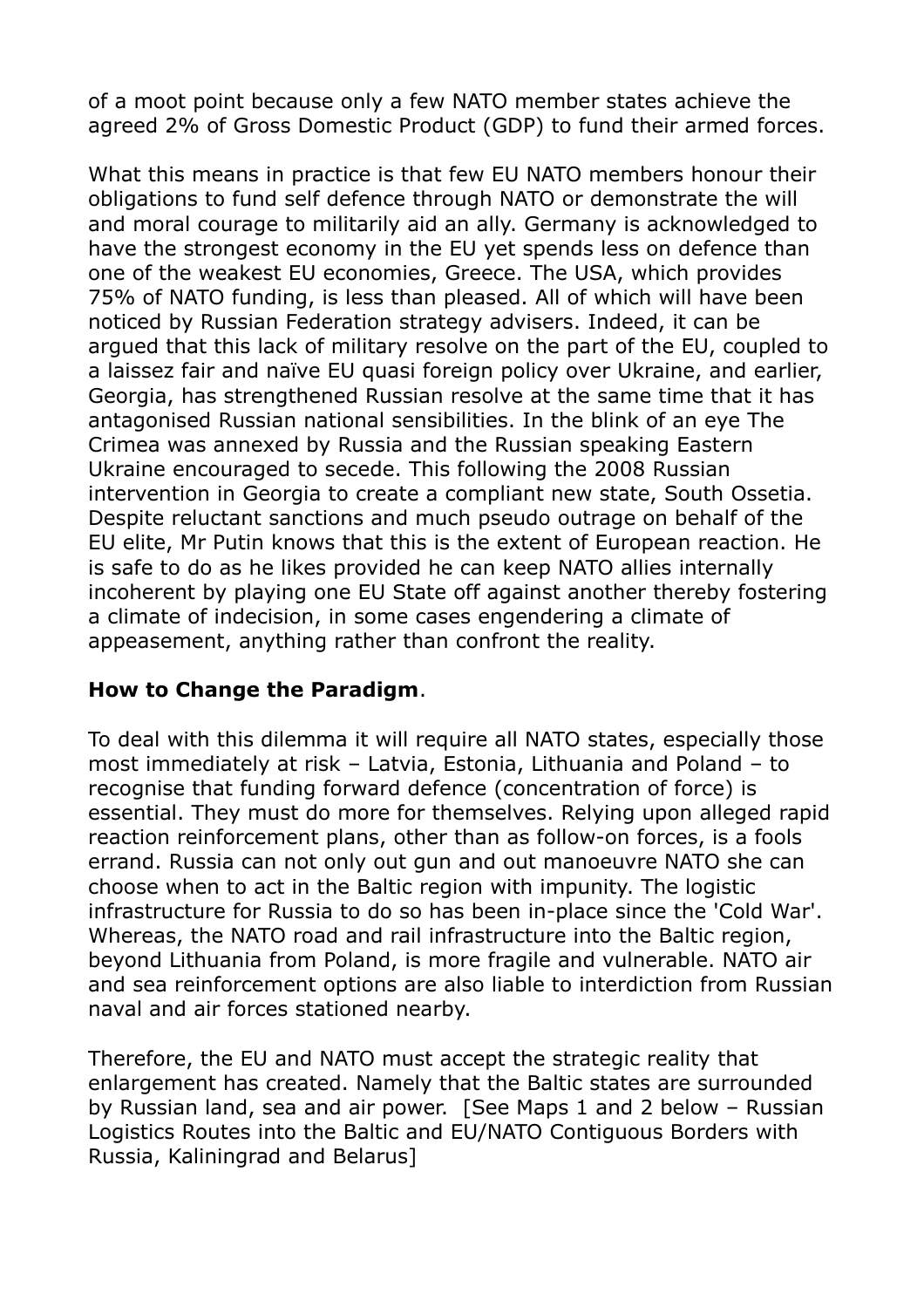

**[Map 2 – EU/NATO Contiguous Borders with Russia, Kaliningrad and Belarus]**

What all this boils down to is that the EU is in no position to defend the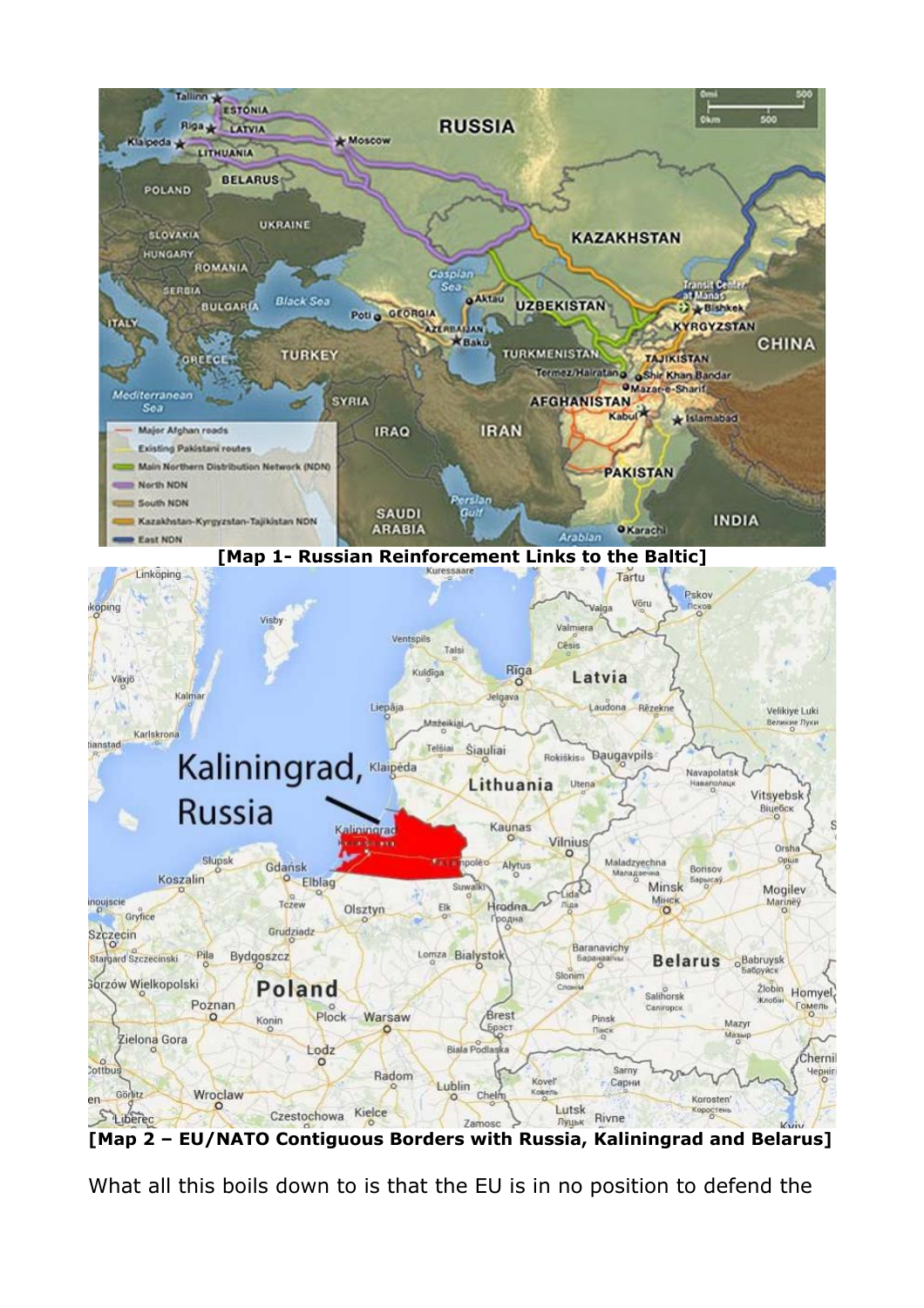Baltic states nor, in reality, does it have the forces or will to do so. Only NATO can defend Lithuania, Latvia and Estonia, but only if sufficient force is funded and prepositioned ahead of hostilities.

Therefore, if the USA, EU, NAC and FCO are indeed discussing what to do about Russian intentions then a scenario that points to the Baltic States being at high risk of occupation by Russia must be high on the agenda. In current circumstances, notwithstanding EU bluster over obligations under Article 5 of the North Atlantic Treaty, such a scenario, if honestly examined, must conclude that NATO planning and funding is way behind the drag curve. With this in mind one can imagine three scenarios arising:

- NATO must accept the potential loss of the Baltic States without military opposition relying upon international law – only United Nations, NAC and EU righteous anger being the response.
- NATO will fight knowing it will lose and that its reinforcements will be destroyed piecemeal and likely have to concede within 72 hours of a surprise Russian assault.
- The Baltic States fund appropriate levels of home self defence and NATO forward-bases large forces and pre-positions heavy armour weapons and ammunition in the Baltic and Poland to match and hold any Russian incursion until rapid reinforcement can arrive.

Options one and two would, rightly, be unacceptable to NATO, most especially Latvia, Estonia and Lithuania. However, despite EU Commission rhetoric the fact remains that without massive NATO intervention, earlier rather than later, the result of a surprise Russian assault is not in doubt. In a 2016 Rand Corporation report **'Reinforcing Deterrence on NATO's Eastern Flank'** the following conclusion was made:

*"As Presently Postured, NATO Cannot Successfully Defend the Territory of its Most Exposed Members*

- *Across multiple games using a wide range of expert participants in and out of uniform playing both sides, the longest it has taken Russian forces to reach the outskirts of the Estonian and/or Latvian capitals of Tallinn and Riga, respectively, is 60 hours.*
- *Such a rapid defeat would leave NATO with a limited number of options, all bad.*

*It Is Possible to Avoid Such Consequences*

• *A force of about seven brigades, including three heavy armored (sic) brigades — adequately supported by air power, land-based fires, and other enablers on the ground and ready to fight at the*